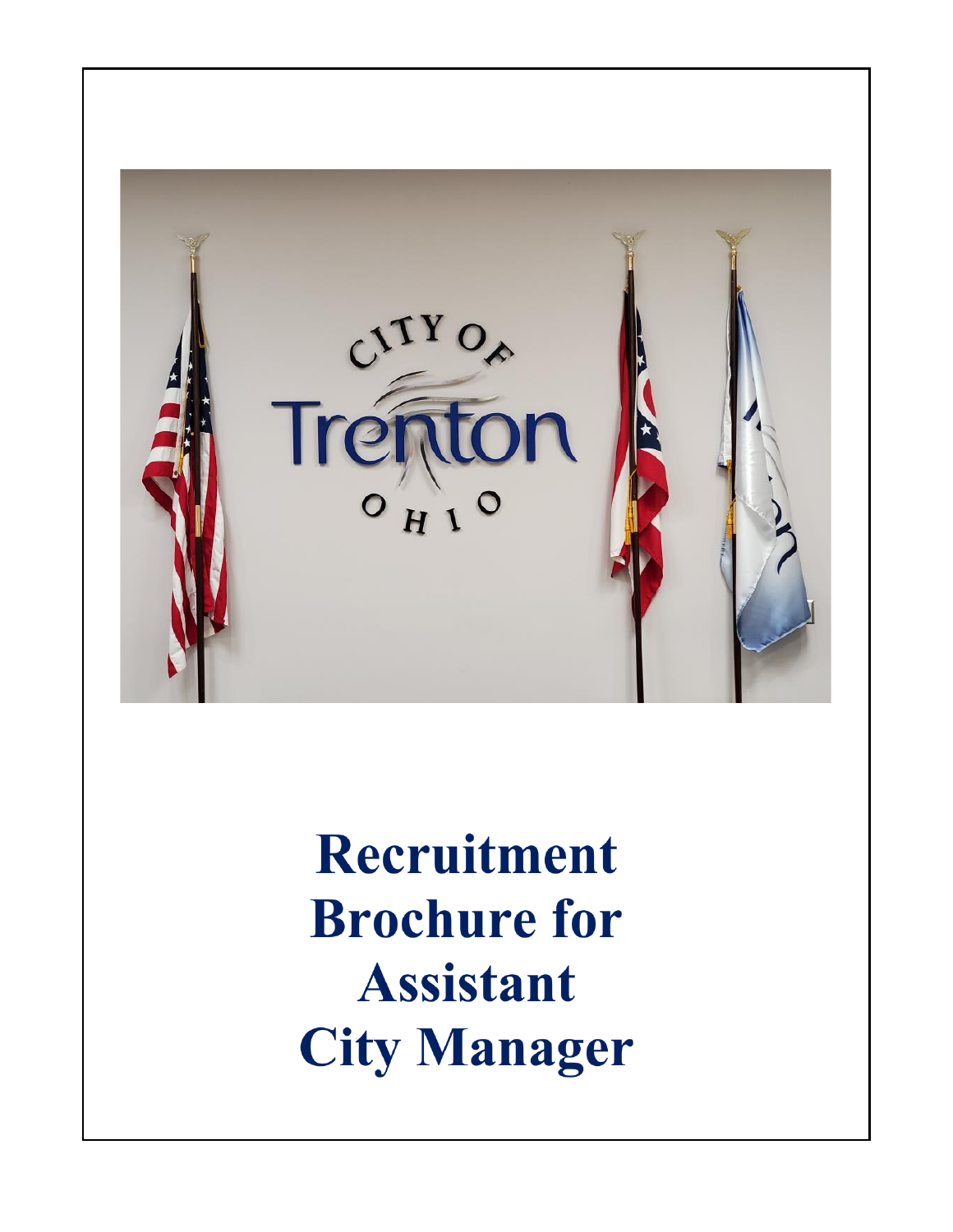

#### *The Community*

The City of Trenton (est. pop. 13,000), is located six miles west of Middletown, Ohio. Encompassing 4.5 square miles, Trenton was established in 1816 and incorporated in 1971. The City is located within a 90-minute drive of 5 major Metropolitan Statistical Areas, 6 million people, over 300 cities, towns, and villages, 8 interstate highways, and 3 international airports.

Trenton is known for its outstanding schools (Edgewood City and Madison Local School Districts), having a friendly casual small-town atmosphere, and a well-qualified and highlytrained government.

#### *City Government*

Trenton operates under the council-manager form of government. The City Council consists of seven members elected at-large from the community to serve staggered fouryear terms. Every two years, Council selects a Mayor and Vice Mayor from within their ranks.

The Council appoints the City Manager, Treasurer (Finance Director), Law Director, City Clerk, and members of various boards and commissions. The City Manager is responsible for appointment of all other employees of the City. Reporting to the City Manager are the Assistant City Manager, Assistant to the City Manager, Fire Chief, Chief of Police, IT Director, Planning and Zoning Administrator, and the Service Director.

The employees of the City of Trenton take pride in providing high-quality service at a very low cost. Trenton is committed to constantly improving the quality of life for our residents, businesses, and visitors.

#### *The Position*



Under general direction of the City Manager, the Assistant City Manager performs complex, professional-level duties managing the City's Economic Development Program; develops and provides policy guidance and interpretation to staff regarding most facets of the City's governmental organization and administration; represents the City to residents, the community, elected officials and outside agencies; explains and interprets City programs, policies and activities; prepares staff reports,

various management and information updates, and reports on special projects as assigned by the City Manager.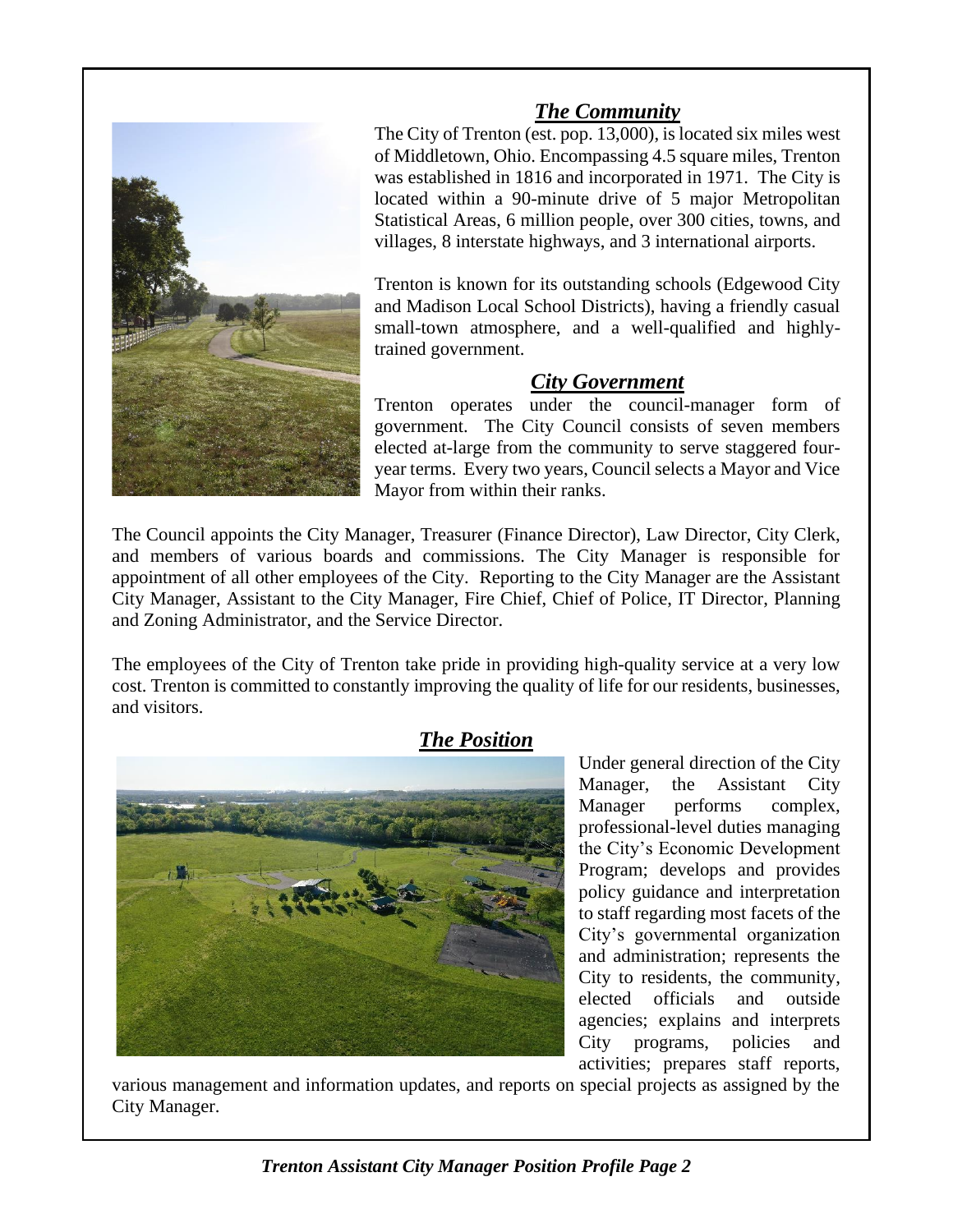# *The Ideal Candidate*

In addition to being ethical, well-qualified, and experienced, the next Assistant City Manager must possess certain traits that will be essential for success:

- A smart, savvy, experienced administrator with a strong background in city operations.
- A politically astute communicator and effective project manager who demonstrates initiative and strategic thinking and does not wait to be told what needs to be done but identifies opportunities and moves to action.
- A solution-oriented, innovative problem solver and consensus builder.
- A committed civil servant who will ensure that a high level of customer service is provided to internal and external stakeholders in a positive, collaborative, and professional manner, a high level of emotional intelligence and excellent judgment.
- An innovative leader, possessing excellent communication and presentation skills, with the ability to establish and maintain effective working relationships with internal and external customers.
- A hard worker, willing to roll up their sleeves until the job is done, even if it's not glamorous.

### *Experience and Education*

- Minimum:
	- o Five (5) years of responsible professional experience in municipal administration, planning and zoning, economic development; and
	- o Equivalent to a master's degree from an accredited College or University in Public Administration, Economics, Public Policy, Urban Planning, or closely related field; or
	- o A combination of experience and education that would provide the required skills
- Preferred:
	- o Ten (10) years of professional related experience.

## *Personal Characteristics and Traits*

As a key member of the City Manager's management team, it is extremely vital that the Assistant City Manager be beyond reproach in his/her personal and professional behavior. As such, the Assistant City Manager should possess the following traits and characteristics:

- Integrity and commitment to ethics
- Honesty
- Loyalty
- Upright moral presence
- Approachability
- Commitment to teamwork
- Measured risk taker
- Initiative
- Interpersonal relations
- Innovative in approach to issues
- Self-assurance
- High degree of common sense
- Sound judgment
- Measured in approach to conflict
- Positive Energy
- **Enthusiasm**
- Intelligence
- **•** Trustworthiness
- Accountable for actions and decisions
- Professional in appearance
- Community service-oriented
- A sense of humor

## *Compensation and Benefits*

The salary for this position will range from \$86,611 to \$111,010 per year.